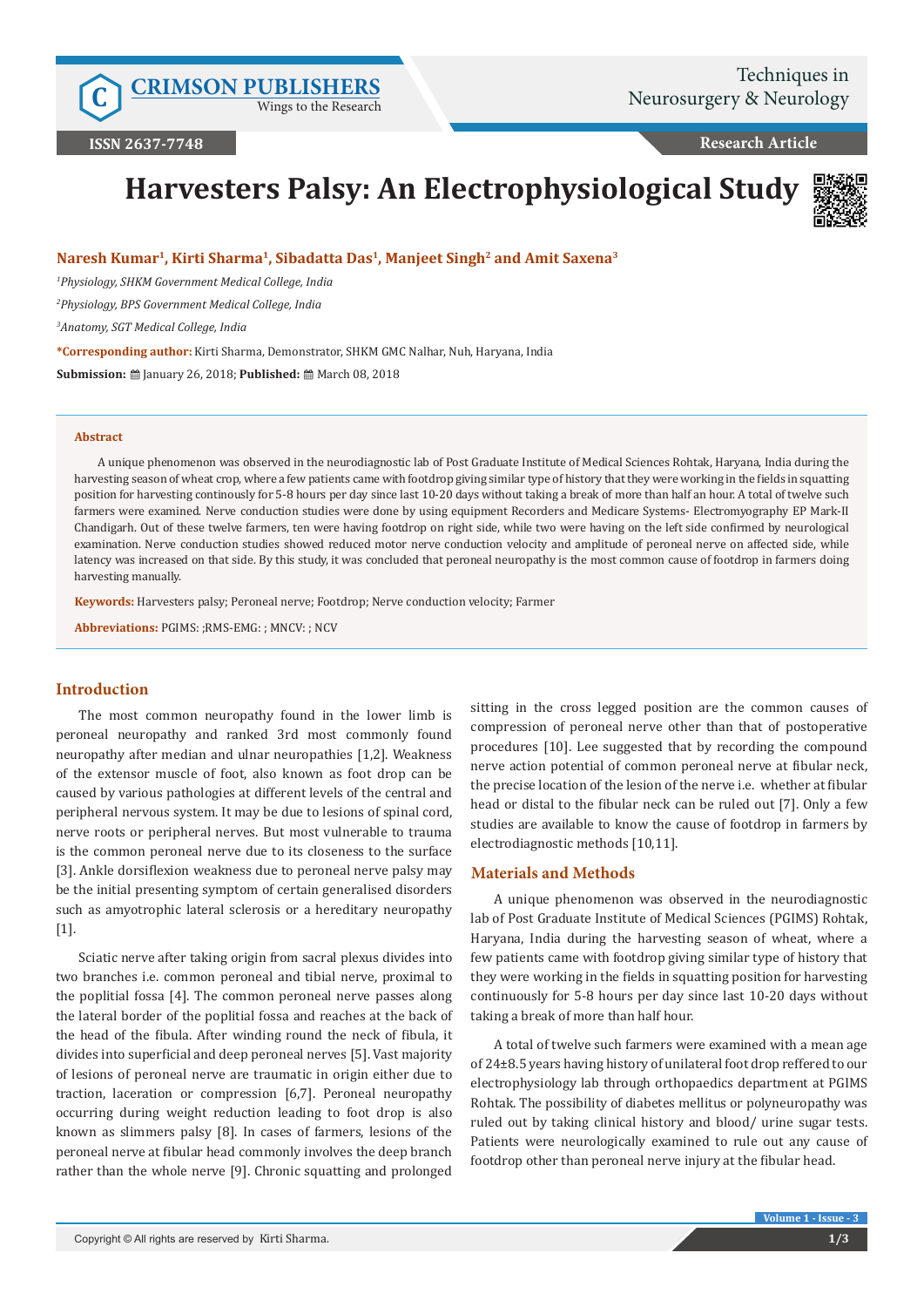Nerve conduction studies were done by using equipment Recorders and Medicare Systems-Electromyography (RMS-EMG) EP Mark-II Chandigarh. The room temperature was kept between 24oC and 28oC. Supramaximal stimulus over and above the duration of 50-1000 microseconds and a current of 0-100 milliampere was given to get sufficient response. Stimulus was given at three points, first at ankle between the tendons of tibialis anterior and extensor hallusis longus muscles, second was given at the neck of fibula and the third stimulus was given laterally in poplitial

fossa. An informed consent was taken from all the patients before conducting the examination over them.

# **Results and Discussion**

In our study we examined twelve farmers of foot drop for peroneal nerve injury due to prolonged squatting and walking in squat position in the uneven fields for harvesting of wheat crop. Clinically other causes of peroneal nerve injury resulting in footdrop were excluded. Clinical and electrophysiological findings are depicted in Table 1.

| Cases:                                                                                                                        | $\mathbf{1}$        | $\overline{2}$       | 3                        | $\overline{\mathbf{4}}$ | 5                    | 6                    | $\overline{7}$       | 8                        | 9                        | 10                   | 11                   | 12                       | <b>Mean</b>              | <b>SD</b>      |
|-------------------------------------------------------------------------------------------------------------------------------|---------------------|----------------------|--------------------------|-------------------------|----------------------|----------------------|----------------------|--------------------------|--------------------------|----------------------|----------------------|--------------------------|--------------------------|----------------|
| Age (Years)                                                                                                                   | 24                  | 18                   | 19                       | 45                      | 23                   | 18                   | 28                   | 35                       | 25                       | 16                   | 18                   | 19                       | 24                       | 8.5            |
| Sex                                                                                                                           | F                   | M                    | M                        | M                       | M                    | M                    | M                    | M                        | M                        | M                    | M                    | M                        | $\overline{\phantom{a}}$ | $\overline{a}$ |
| Handedness                                                                                                                    | $\mathsf{R}$        | $\mathsf{R}$         | $\mathbb{R}$             | $\mathsf{R}$            | $\mathsf{R}$         | $\mathsf{R}$         | $\mathsf{R}$         | $\mathsf{R}$             | $\mathbb{R}$             | $\mathsf{R}$         | $\mathsf{R}$         | $\mathbb{R}$             | ÷,                       |                |
| Height (cms)                                                                                                                  | 152                 | 173                  | 168                      | 160                     | 162                  | 167                  | 172                  | 171                      | 162                      | 167                  | 161                  | 180                      | 166.25                   | 7.39           |
| Weight (kg)                                                                                                                   | 52                  | 69                   | 53                       | 66                      | 54                   | 55                   | 65                   | 72                       | 58                       | 52                   | 67                   | 65                       | 60.67                    | 7.37           |
| No. of days Harvesting                                                                                                        | 10                  | 12                   | 15                       | 11                      | 12                   | 15                   | 11                   | 15                       | 16                       | 20                   | 12                   | 10                       | 13.25                    | 2.99           |
| Average continuous work<br>per day without a break<br>more than half hour                                                     | 5                   | 7                    | 6                        | 8                       | 8                    | 7                    | 6                    | 5                        | 5                        | 5                    | 6                    | 7                        | 6.25                     | 1.14           |
| Side of footdrop (L/R/BL)                                                                                                     | $\mathbb{R}$        | L                    | $\mathbb{R}$             | $\mathbb{R}$            | $\mathbb{R}$         | $\mathbb{R}$         | $\mathbb{R}$         | $\mathbb{R}$             | $\mathbb{R}$             | L                    | $\mathbb{R}$         | $\mathbb{R}$             | $\overline{a}$           |                |
| Motor Nerve conduction<br>velocity on affected side<br>(m/s)<br>Number in parenthesis<br>shows value on<br>contralateral side | 34.02<br>(45.<br>16 | 37.15<br>(45.<br>41) | <b>NR</b><br>(44.<br>28) | 29.38<br>(35.<br>55     | 53.18<br>(52.<br>19) | 45.12<br>(44.<br>41) | 27.33<br>(35.<br>75) | <b>NR</b><br>(43.<br>34) | <b>NR</b><br>(42.<br>26) | 40.46<br>(47.<br>98) | 32.46<br>(42.<br>24) | <b>NR</b><br>(46.<br>12) | 24.93<br>43.72           | 19.65<br>4.63  |
| Amplitude of motor nerve<br>conduction (mV)<br>Number in parenthesis<br>shows value on<br>contralateral side                  | 1.7<br>(6.2)        | 0.24<br>(6.1)        | <b>NR</b><br>(7.4)       | 1.4<br>(6.8)            | 4.6<br>(7.2)         | 3.6<br>(8.4)         | 0.9<br>(6.8)         | <b>NR</b><br>(6.8)       | <b>NR</b><br>(7.2)       | 1.6<br>(6.3)         | 0.9<br>(7.2)         | <b>NR</b><br>(7.8)       | 1.24<br>7.02             | 1.5<br>0.67    |
| Distal Latency of motor<br>nerve conduction (ms)<br>Number in parenthesis<br>shows value on<br>contralateral side             | 9.48<br>(6.78)      | 11.67<br>(7.2)       | <b>NR</b><br>(6.58)      | 11.56<br>(9.69)         | 10.31<br>(6.34)      | 9.58<br>(4.48)       | 15.52<br>(8.28)      | <b>NR</b><br>(5.56)      | <b>NR</b><br>(4.82)      | 12.6<br>(6.43)       | 6.35<br>(3.98)       | <b>NR</b><br>(5.26)      | 7.26<br>6.28             | 5.77<br>1.63   |

**Table 1:** Clinical and Electrophysiological findings.

The farmers were between 16 and 45 years of age with a mean of 24 years. Eleven farmers were male, while one farmer was female. All of them were right handed. Mean height of the study group was  $166.25\pm7.39$  cms and mean weight was  $60.67\pm7.36$ Kg. The farmers were doing harvesting for the past 10 to 20 days (13.25±2.99). They were continuously working 5 to 8 hours per day without a break of more than half an hour (6.25±1.14). Out of the twelve farmers, ten were having foot drop on right side, while two were having it on the left side confirmed by neurological examination. Electrophysiological recording on affected side was done on all of them, but failed to elicit any recordings in four farmers, showing complete peroneal nerve damage in these cases (In these cases recording electrodes were placed distally at extensor digitorum brevis and stimulus was given from proximal sites). But when the recording electrodes were placed proximally

on tibialis anterior muscle and stimulus was given at lateral border of poplitial fossa along the course of the nerve wave formation was present indicating site of lesion could be around ankle joint.

Nerve conduction studies showed reduced motor nerve conduction velocity (MNCV) of peroneal nerve on affected side with a mean of  $24.93 \pm 19.65$  m/s in comparison to the normal side (43.72  $\pm$  4.63 m/s). Amplitude of the motor nerve conduction was also reduced on the affected side (1.25  $\pm$  1.5 mV); while on the normal side it was  $7.02 \pm 0.67$  mV. Distal latency of motor nerve conduction was increased on affected side (7.26  $\pm$  5.77 ms) in comparison to the normal side  $(6.28 \pm 1.62 \text{ ms})$ .

For detecting peripheral neuropathy, nerve conduction study is the chief diagnostic tool. With the help of conduction studies, we can make a diagnosis as well as know the precise location of the

**Volume 1**